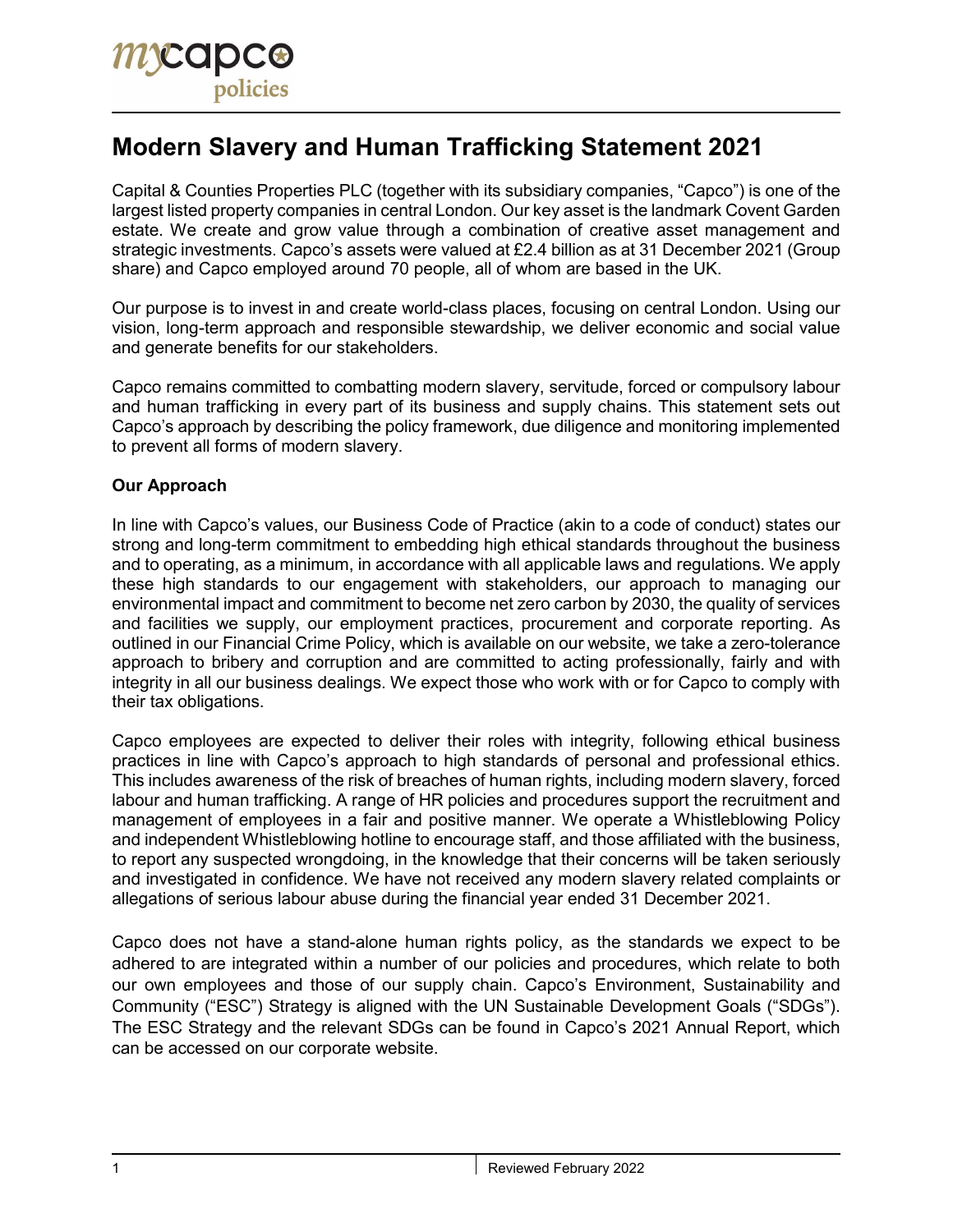# **Our Employees**

We have policies and procedures in place to protect our directly employed employees and their labour rights. We have ensured that applicable policies and procedures remained effective and appropriate during 2021. All Capco employees are paid above the London Living wage. We also ensure that the providers of managed services to our offices and estates pay the London Living Wage to those working with Capco. We believe that as we are a UK employer that is subject to UK employment legislation and as we have well developed internal controls within our business there continues to be a minimal risk of modern slavery incidences relating to the recruitment and management of Capco's directly employed employees.

Capco's Anti-Harassment and Bullying Policy and Equal Opportunities Policy are published on our corporate website. The former ensures our employees are treated with dignity and respect, free from harassment and bullying.

#### **Our Supply Chain**

As a property company that purchases, manages and develops assets, we procure a wide range of goods, services and works to support the delivery of our business strategy. Capco considers that the highest potential risk areas in relation to modern slavery are in its supply chain. To mitigate the risks that could be associated with our business and our supply chain, Capco has put in place policies, procedures and processes to avoid incidences of modern slavery and human trafficking. A large part of our supply chain spend comprises professional services from suppliers based in the United Kingdom, which we have assessed to be of low potential risk area in relation to modern slavery.

Capco has a Procurement Policy and procedure to support employees in achieving best value and minimising risk when procuring goods, services and works. A working group continually monitors the effectiveness of the Procurement Policy. Capco's Supply Chain Policy (which is available to view on our corporate website) sets out the ethical standards we require our suppliers to uphold and specifically addresses modern slavery and human trafficking. Should we believe that a supplier is not undertaking adequate action to prevent modern slavery or human trafficking, or is practising in breach of Capco's policies or legislation, then the relationship with the supplier would be terminated.

Capco is also a Client Partner of the Considerate Constructors Scheme ("the CCS"). The CCS requires Client Partners to adhere to its guidance on modern slavery and human trafficking awareness and ethical sourcing. We encourage the contractors we engage to be registered with the CCS and we expect compliance with all aspects of the CCS Code on our registered sites, including the CCS guidance on modern slavery.

#### **Training**

On joining Capco all permanent and fixed term contract employees are made aware of modern slavery and human trafficking as part of the formal induction process. All employees are made aware of the Group's policies and procedures including those on financial crime, whistleblowing, diversity and inclusion, health and safety and anti-bullying and harassment and are required to review and confirm their understanding of company policies on an annual basis. Bespoke training on modern slavery and human trafficking will continue to be provided to relevant employees and included as part of the formal induction process for new employees.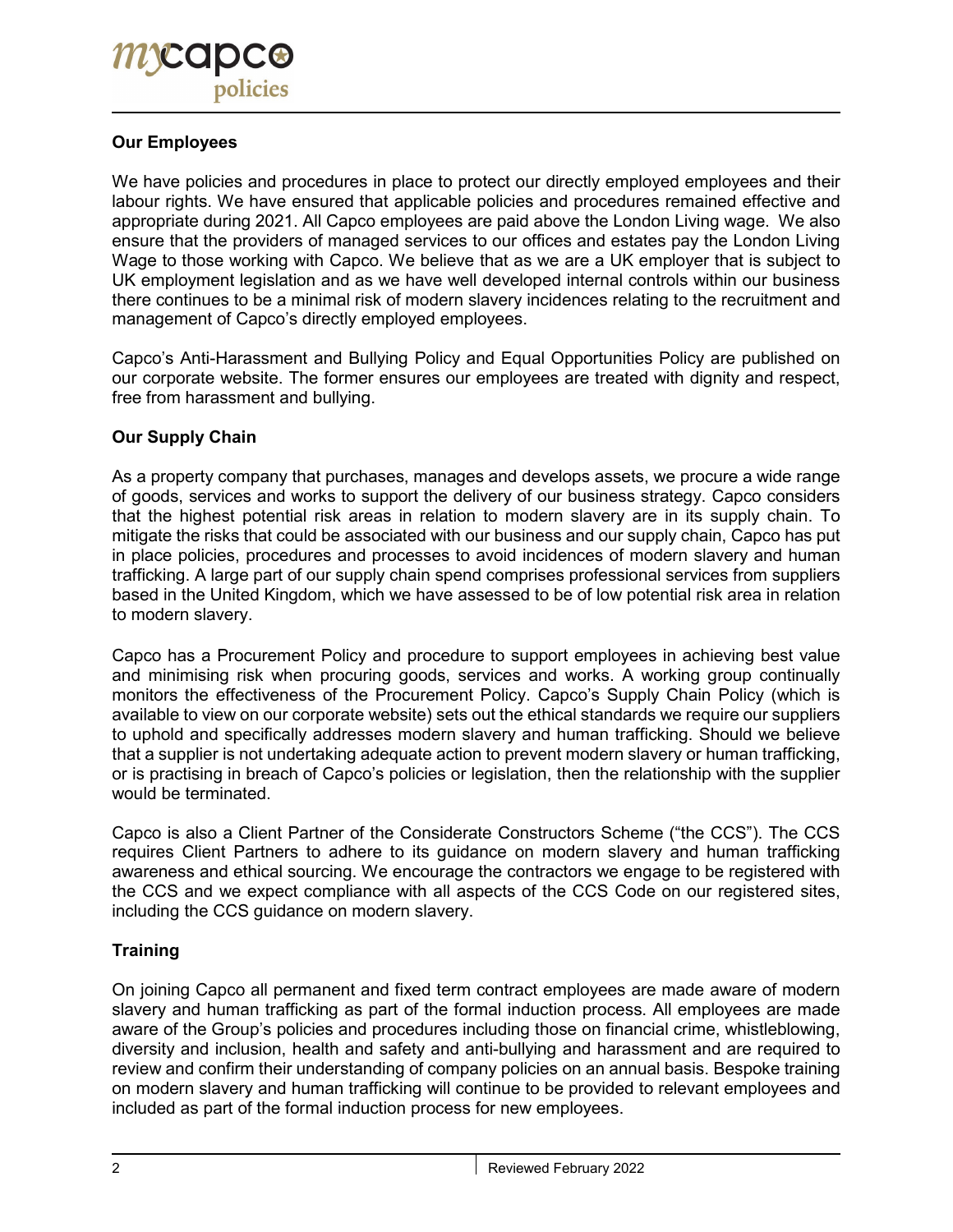# **Activities To Date**

Capco remains committed to being transparent with suppliers, to operating in a collaborative manner and to improving our suppliers' understanding of ethical and responsible business in a sustainable manner.

During the year ended 31 December 2021 the following activities were undertaken to raise awareness of the risk of modern slavery and human trafficking:

- Capco promoted its ESC Strategy amongst its stakeholders. The ESC Strategy is underpinned by four pillars, which were designed with reference to the UN SDGs. The goals are a call for action by countries, in a global partnership. They recognise that ending poverty and other deprivations must go hand-in-hand with strategies that improve health and education, reduce inequality and spur economic growth.
- Capco published an updated Sustainable Development Framework for Projects and Development. The Framework details the standards we expect to be achieved by our appointed supply chain on new construction and major refurbishment projects. The Framework reflects the evolving standards for responsible development that is environmentally and socially considerate.
- Continued to ensure that best practice advice from the Gangmasters Labour Abuse Authority ("GLAA") Construction Protocol was provided to our suppliers where relevant, with our direction that this be provided to the wider supply chain.
- Capco remains an active member of the Construction Clients Leadership Group ("CCLG") and participates in a working group to raise industry awareness of the risk of modern slavery in the construction sector and drive best practice.
- Delivered bespoke training to our employees on inclusive behaviour and respect at work to ensure the continued awareness of the importance of diversity and inclusion amongst our people.
- Consideration of prospective suppliers' approach to combatting modern slavery continued to be integral to the Capco Procurement Policy and tender review process.
- Further information on our expectations relating to modern slavery continued to be provided to suppliers via our wider suite of corporate policies with which key suppliers are required to confirm acceptance on an annual basis.
- We continued to deliver bespoke training on modern slavery and human trafficking to relevant employees, and continued to include training on the statement and Capco's Procurement Policy in our induction process for new employees.
- Continued to raise awareness of the issue of modern slavery and human trafficking with those responsible for procurement within the business to ensure that they are able identify and report any suspected instances. This included providing further guidance on matters to be considered when procuring goods or services from higher-risk sectors.
- Continued to proactively monitor our supply chain and ensure any potential high-risk suppliers complete a Modern Slavery Act questionnaires.